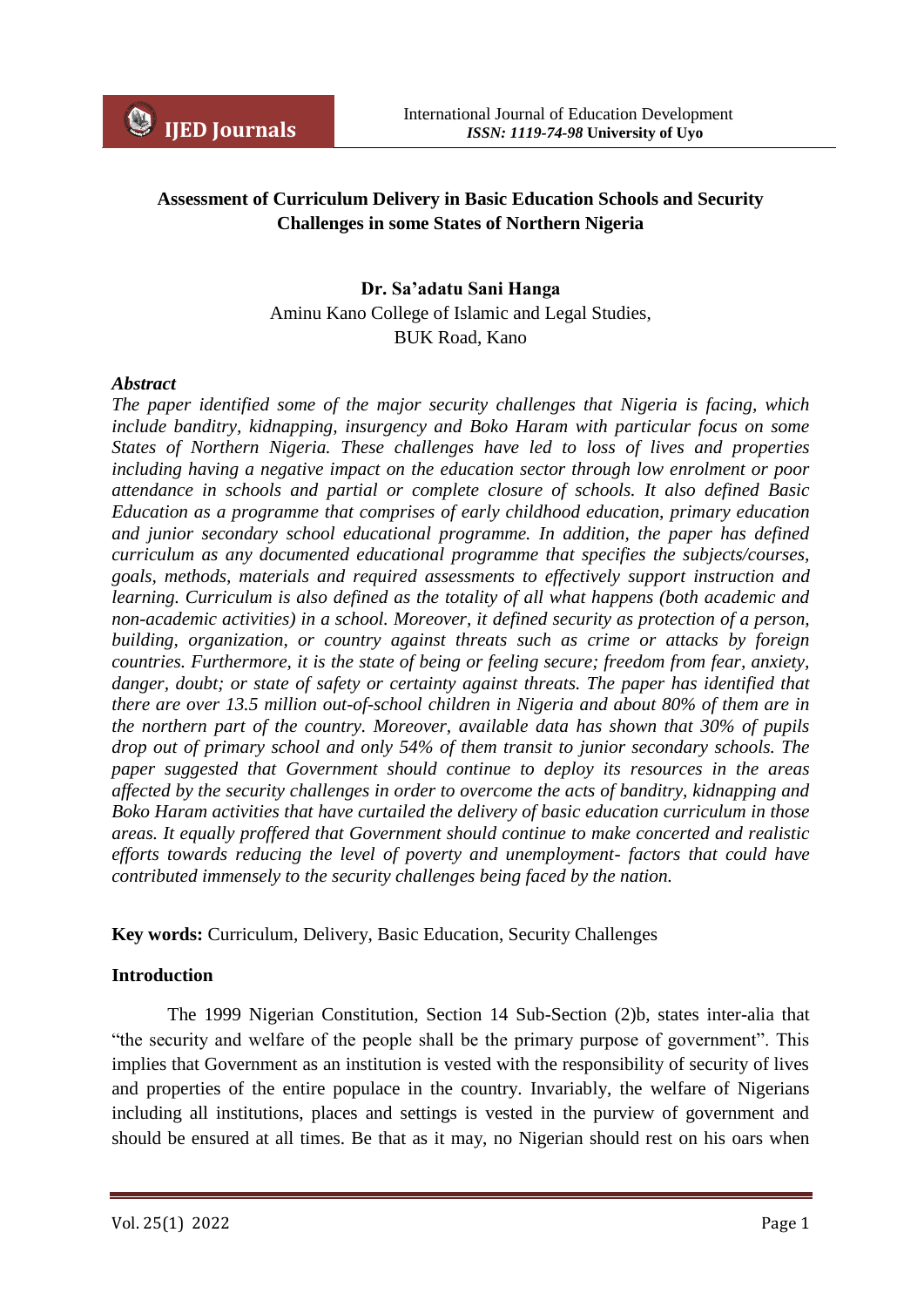issues or concerns bordering on security are raised as without it nothing tangible will be achieved.

Presently, Nigeria is facing a number of different security challenges that include amongst others, banditry, kidnapping, insurgency, and threats of Boko Haram that have led to loss of lives, injuries, migration, destruction of properties, and poverty across the country with more severe impact in some parts of the Northern region. These crises, have cumulatively affected almost every facet of our lives including education at all levels. Boko Haram adherents in the North-East, though decimated to a certain extent, are still attacking people and seizing their properties including farmlands and forcing them to migrate to other areas thereby forcing children to stop attending schools and negatively affecting enrolment figures. This has also been the trend in some States of the North-west and North-central geopolitical zones where banditry and kidnappings have become virtually a daily occurrence, especially in remote areas. Aliyu (2021), in citing Bukarti a senior analyst on sahel security at the Tony Blair Institute, stated that the scale of the insecurity threatens the very fabric of Nigerian society: "with every attack, human lives are lost or permanently damaged and faith in democracy and the country is diminishing".

The twin issues of banditry and kidnapping for ransom afflicting the people living in the Northern part of the country has also curtailed the movement of many people from one place to another in search of means of livelihood or in some instances forced them to migrate to safer locations thereby aggravating poverty level and disrupting the education of their children. Instances abound where students and pupils were kidnapped from their places of study and ransom had to be paid by their parents before they were released, which had greatly affected their search for knowledge as well as negatively affected Government"s enrolment drive particularly at the basic education level.

According to Jimada (2021), teachers, students and other staff are often victims of unpredicted violence that generates insecurity in the school. Official report has it that terrorist sect attacks had sent over 900 innocent people to early grave, counting since 1999. Moreover, it is obvious that some of these challenges may lead to incomplete delivery/implementation of the basic education curriculum to wit: Nursery, Primary and Junior Secondary Schools, which are the foundations of all other levels of education. It is a belief that if basic education is fully and well implemented there is the possibility of all future levels of education would be effective and lead to the achievement of national goals.

## **Curriculum**

Rhode Island Department of Education (2021), curriculum is a standards-based sequence of planned experiences where students practice and achieve proficiency in content and applied learning skills. Curriculum is the central guide for all educators as to what is essential for teaching and learning, so that every student has access to rigorous academic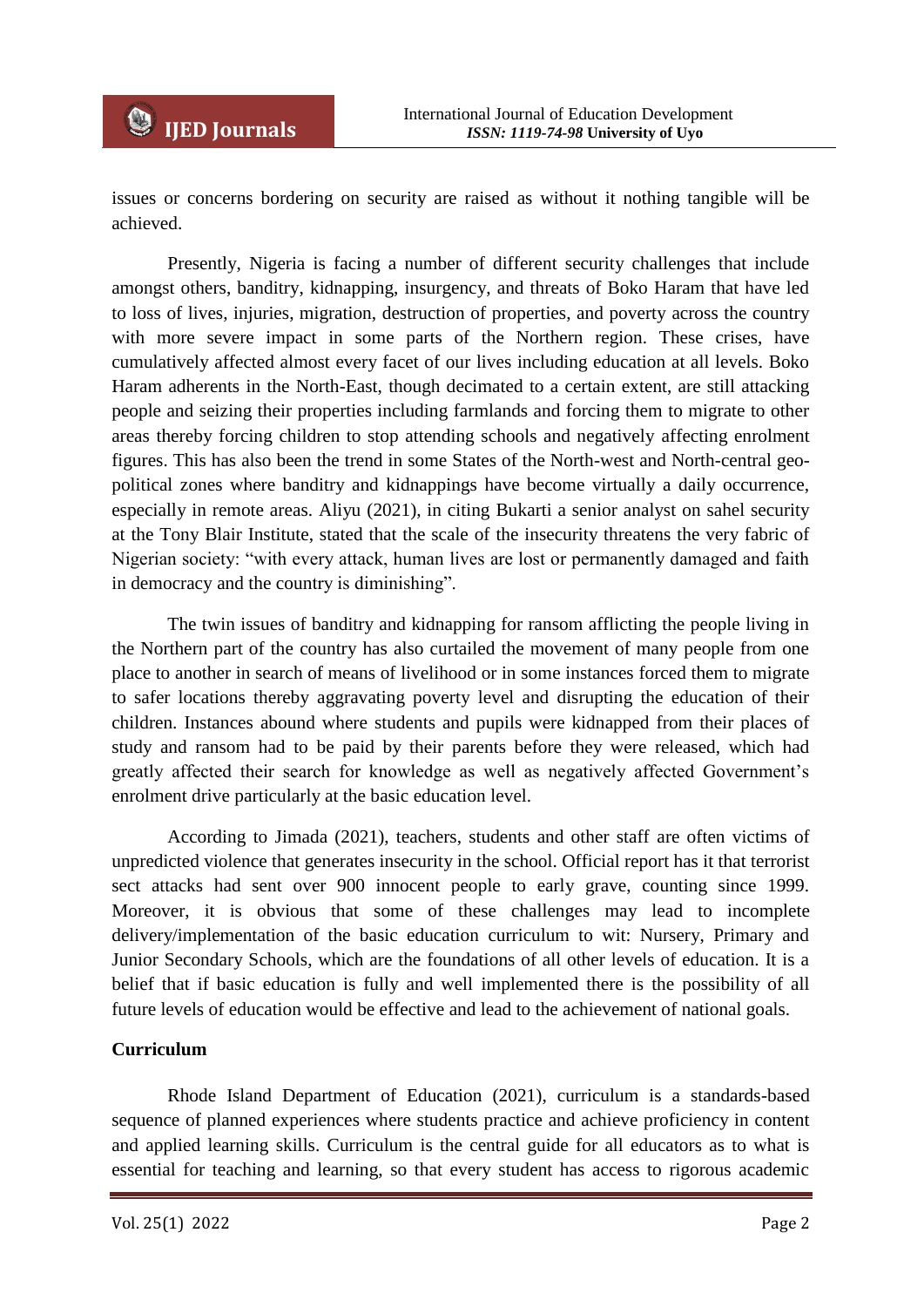experiences. The structure, organization, and considerations in a curriculum are created in order to enhance student learning and facilitate instruction. Curriculum must include the necessary subjects/courses, goals, methods, materials and assessments to effectively support instruction and learning. Curriculum can also be regarded as the totality of all what happens (both academic and none academic activities) in a school. Academically, it directly includes amongst others, all the subjects/courses taught to pupils/students and instructional materials used to ease teaching and learning by teachers.

## **Curriculum Delivery/ Implementation**

Curriculum delivery is the manner in which all courses will be taught in the school by highly qualified and specialist teachers in face-to-face time-tabled classes. The curriculum that is delivered by teachers to the learners can be referred to as what has been taught while implementation is the translation, carrying out, execution of a planned action or policy like curriculum. For implementation to be effective, method(s), strategy, model, specification, and or theory must be applied. As such, implementation is the action that must follow any preliminary thinking in order for something to effectively happen. Teachers are the chief implementers of the curriculum hence they can be considered as its heart-beat. Based on this, they must occupy a crucial role in curriculum decision making since they are the ones who decide on how to teach (methodology), what to use to ease learning (instructional materials), and break the curriculum into scheme of work as well as lesson plan in order to achieve the intended learning outcomes planned in the curriculum given to them.

Rhode Island (2021), curriculum delivery is the manner in which all courses will be taught in the school by highly qualified and specialist teachers in face-to-face time-tabled classes. A strict policy on maximum class sizes is operated to enable teachers have

opportunities for appropriate interaction with students. Teachers are encouraged to vary their teaching methodology in accordance with the needs of the students in their care and are expected to see a range of whole class teaching, group-work and one institution taking place across the school.

## **Basic Education**

Basic Education comprises of early childhood education, primary education and junior secondary educational programme. Early childhood education is the education given to children from the age of  $3 - 6$  years that prepares them for primary education. Early childhood education, if effectively implemented, would promote a better progress to primary education. On the other hand, primary education can be globally considered as the first stage of the formal education programme. It is also the foundation of all other levels of formal education, which if effectively imparted, would help in promoting other levels. The other stage in the implementation of the Universal Basic Education (UBE) programme is the junior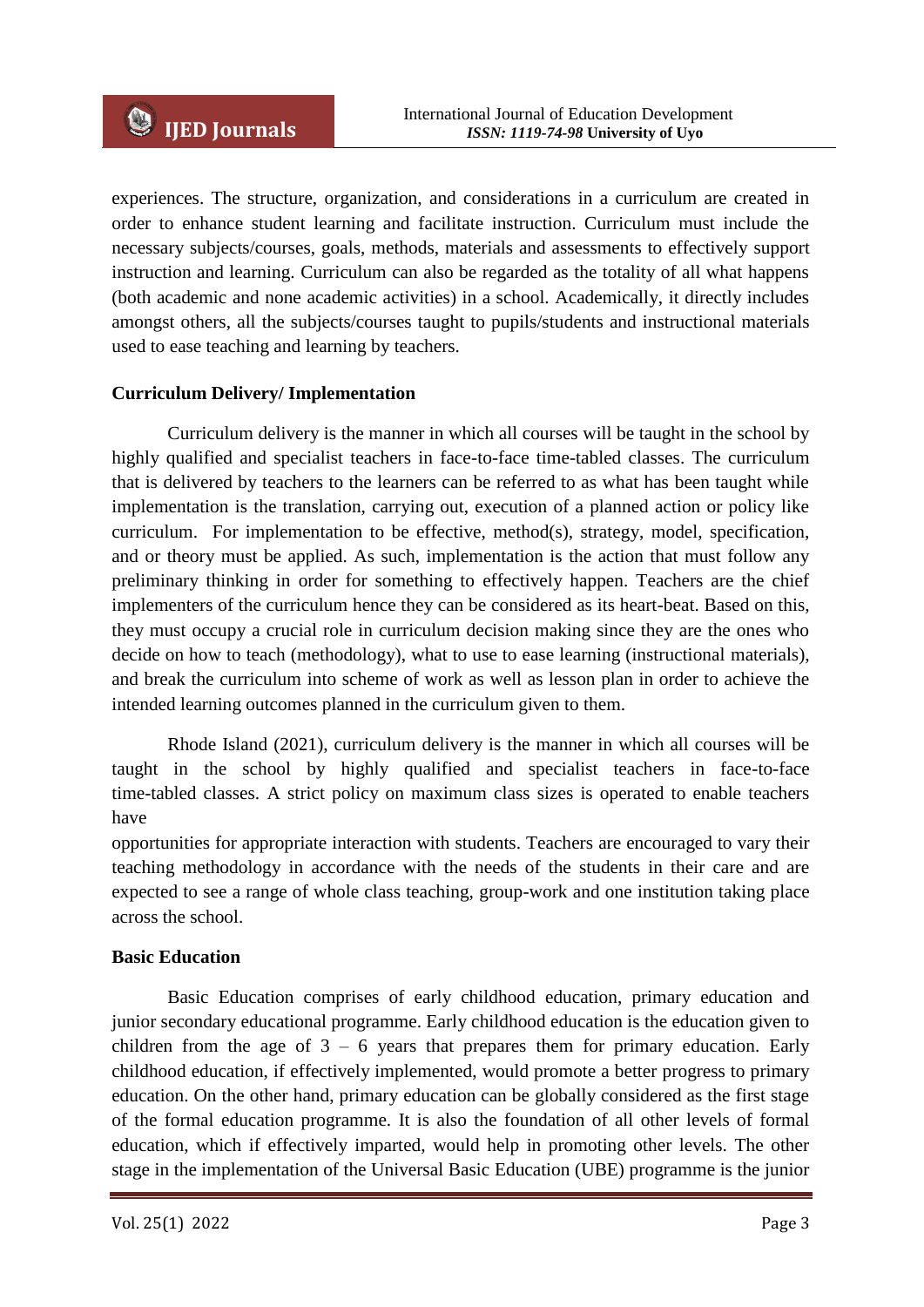secondary school. According to the National Policy on Education (2013), Basic Education is the education given to children aged 0-15 years that encompasses the early child care and development education (0-4 years) and 10 years of formal schooling. Early Child Care and Development Education however, is segmented into ages 0-4 years, situated in day-care or creches, fully in the hands of the private sector and social development services while that for ages 5-6 years (pre-primary) within the formal education sector.

According to Abdullahi (2014), the Nigerian government in 1999 introduced the Universal Basic Education programme in order to provide free primary and secondary education that is compulsory for all children aged 6-15 years. It was created after several unsuccessful attempts at improving education in the country. The programme, however, was not able to take off immediately after its launch due to lack of legal backing. Therefore, initial UBE-related activities were carried out only in areas of social mobilization, infrastructural development, provision of instructional materials, etc. The UBE programme only took off effectively with the signing of the UBE Act in April 2004. Although there have been some improvements in the enrolment of children in recent years, unfortunately its results have been limited and Nigeria"s educational system is still rated very poorly in most international rankings.

## **Goals**

In education, goals refer to the standards-based benchmarks or expectations to be achieved after teaching and learning takes place. Most often, goals are made explicit in the form of a scope and sequence of skills to be addressed. Goals must include the breadth and depth to which a student is expected to learn. Our education curriculum, just like that of all other countries, whether developed or developing ones, is planned based on goals and objectives to be achieved by both the nation, the community and those whom it is planned for. Similarly, the curriculum is planned to be delivered sequentially based on a specific duration to be covered.

According to Centre for Public Impact (2017), the objectives of the UBE initiative were stated at the outset, with some measurable targets and some less well-defined objectives as follows:

- 1. "Develop in the entire citizenry a strong consciousness for education and a strong commitment to its vigorous promotion;
- 2. "Provide free, universal basic education for every Nigerian child of school-going age;
- 3. "Reduce drastically the incidence of drop-out from the formal school system (through improved relevance, quality and efficiency);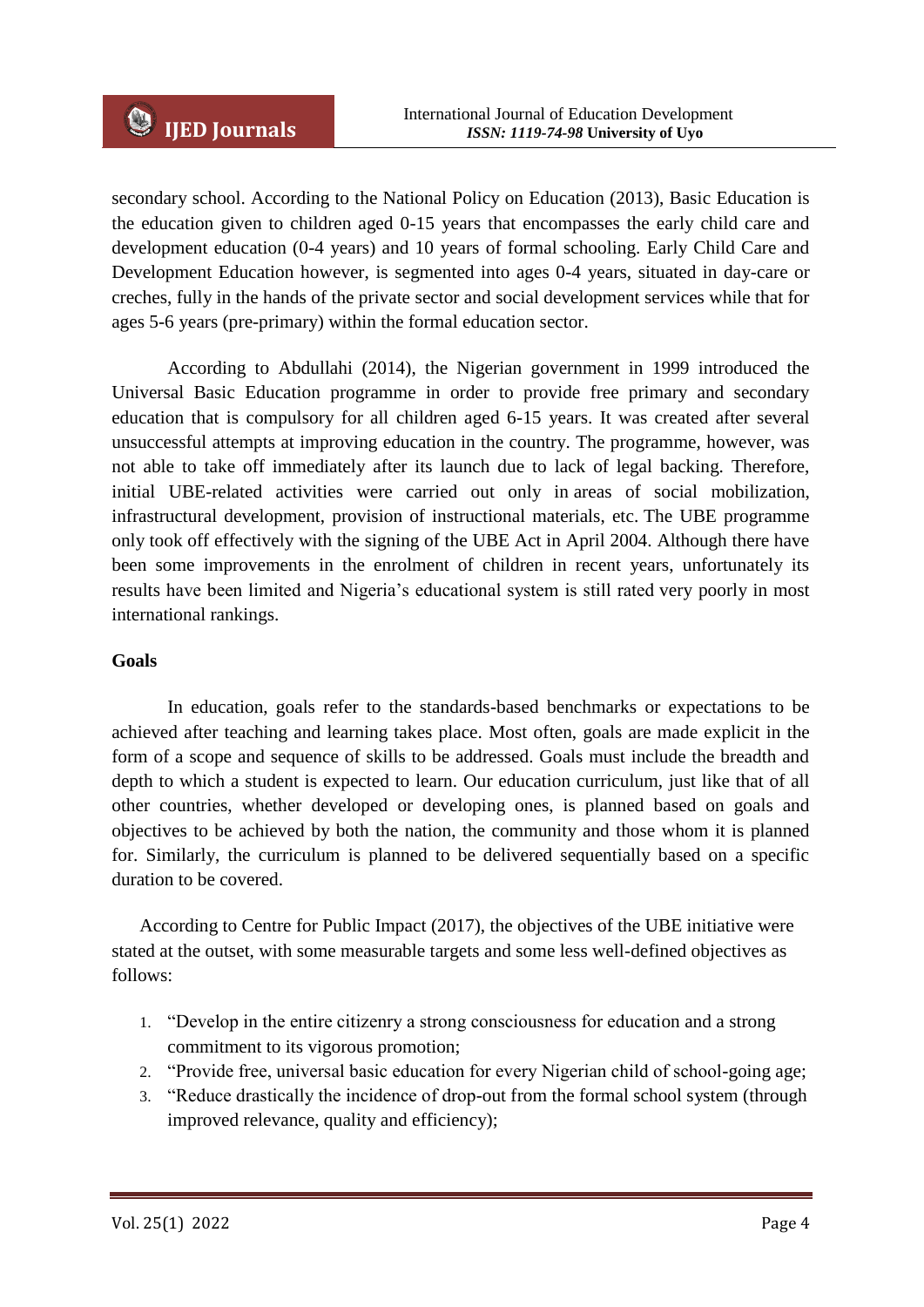- 4. "Cater for the learning needs of young persons who, for one reason or another, have had to interrupt their schooling, through appropriate forms of complementary approaches to the provision and promotion of basic education;
- 5. "Ensure the acquisition of appropriate levels of literacy, numeracy, manipulative, communicative and life skills, as well as the ethical, moral, and civic values needed for laying a solid foundation for lifelong learning."

However, due to the security challenges being faced by some States in the Northern part of the country, most or all of their schools are completely or partially closed with people migrating with their families from one area to another in search of security and peace. This has also caused the abrupt withdrawal of pupils or their transfer to other schools where feasible, which could lead to backwardness of such pupils thereby becoming another great challenge to them, their parents, the community and the nation at large. The security challenges of Boko Haram, banditry and kidnapping are what this paper is trying to evaluate in relation to the implementation of Basic Education.

#### **Security**

Security can be regarded as the state of being secure from what would make you feel afraid, and or feel threaten. Cambridge (2021), defines security as protection of a person, building, organization, or country against threats such as crime or attacks by foreign countries. To Collins English Dictionary (2021), it is the state of being or feeling secure; freedom from fear, anxiety, danger, doubt; state of safety or certainty. Security as Dasuki (2013) puts it, is defined as absence of insecurity as a result of actions of law enforcement agencies stressing that security is understood to be the job of the defense force of the national frontiers and of the police inside the country. Such perception sums up security to be equal to a system of law and order maintenance.

However, Dasuki emphasized that the dynamics of our society have since altered that configuration of security to now include consideration for societally generated crises such as riots, demonstrations, secret cult-related criminal acts, terrorism, drug-trafficking, intra and inter-ethnic strife, religious intolerance, advanced fee fraud, anti-government campaigns, armed robberies, hijacking, kidnapping and a host of others that threaten lives and properties and indeed the peace and tranquility of man and society. This now portrays security currently as everybody"s business, and a business in which everybody has a role to play and a stake to protect. The essence of a country"s security is therefore pointed towards the honest concern with the wellbeing, welfare and interest of all citizens, and the preservation of the country's sovereignty and territorial integrity against external aggression.

#### **Security Challenges**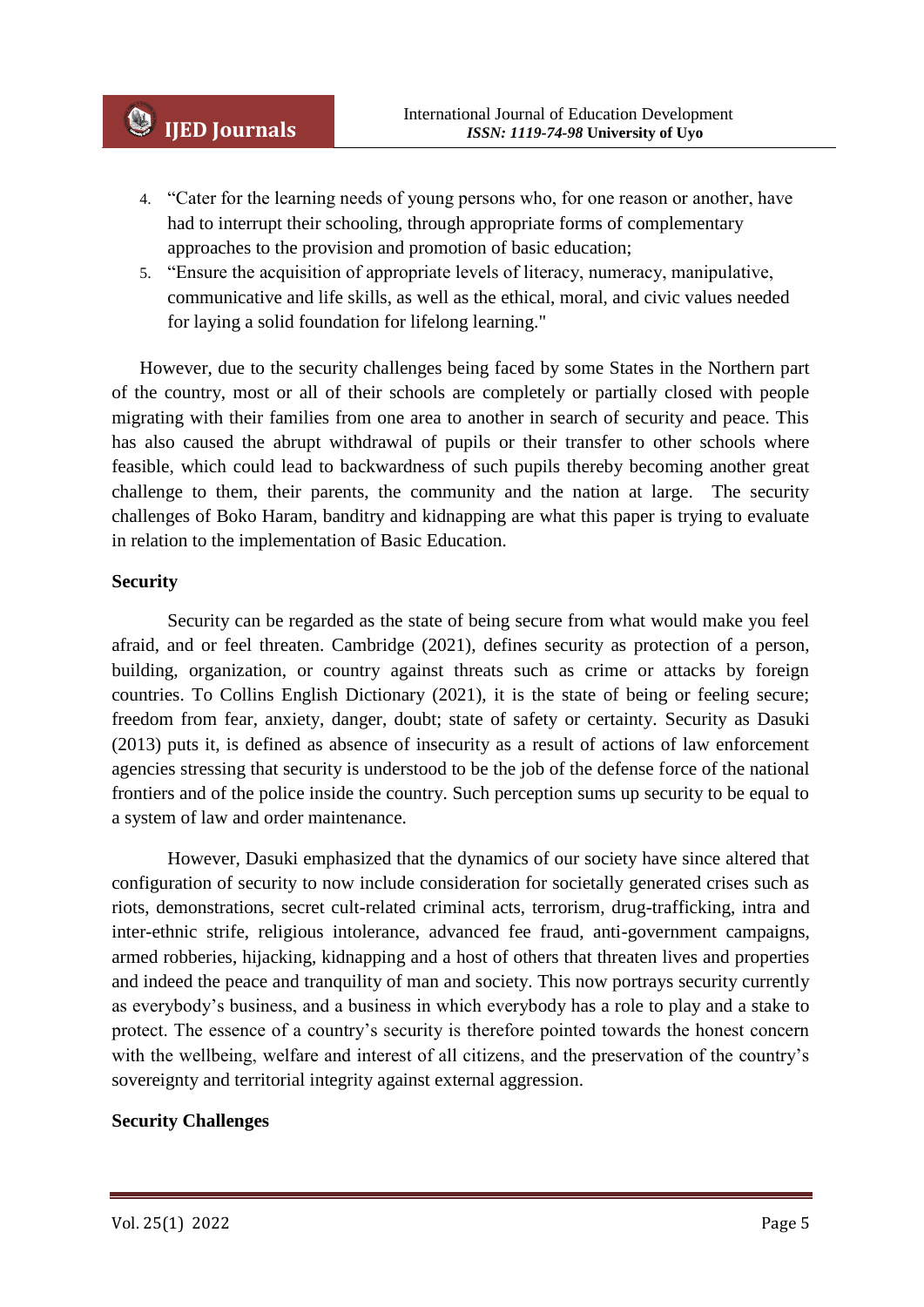Insecurity can be regarded as the state of lacking confidence or assurance of something or somebody or group of people, having no self-doubt or state of being [insecure.](https://www.dictionary.com/browse/insecure) According to Herd, Puhl and Costigan (2013), security challenges are "emergent" or "emerging" when the wider community of security experts begin to discuss and debate a given issue as a prelude to developing, resourcing and then implementing appropriate policy responses. Some security challenges are "abovo" – they emerge onto the policy landscape at incredible speed, complete and entire, rather than slowly over a long gestation period. For some institutions, the "real" emerging challenge is defined as much by institutional and cultural change needed to enable more efficient, effective and legitimate policy response as it is by the inherent complexity of the challenges themselves. The highest priority challenges (e.g. climatological, nuclear, biological, health and agriculture-related) are those that threaten the survival of people and institutions while the second order priority challenges undermine essential ways of life and the fabric of state-society relations, the nature of democratic governance and the integrity of the "social contract".

## **Consequences of Security challenges on the Delivery of Basic Education Curriculum**

Insecurity can lead to failure of doing something or successfully achieving a planned action like the delivery of the basic education curriculum in some States of Northern Nigeria as a result of threat of attacks by Boko Haram, banditry and kidnappings. The consequences of these dastardly acts in relation to the implementation of the basic education curriculum are:

- 1. Low enrolment or poor attendance of schools
- 2. Closure of schools

# **Low Enrolment or poor Attendance of Schools**

Insecurity in Nigeria is becoming an issue, especially in some northern parts of the country, which has led to the frequent closure of schools thereby affecting the implementation of the UBE programme. It is pertinent to highlight that one of the objectives of the UBE is to ensure that all Nigerian school-aged children are enrolled into primary schools. In any education system, peace and tranquility is an antidote for successful teaching and learning while regular school attendance of students is essential to learning, which will all lead to covering of the scheme or the curriculum at large by teachers. There is no gain saying the fact that any pupil who attends school regularly would likely learn more and become more successful in school than the one that is not punctual.

According to Umaru (2014), regular school attendance is an important ingredient for academic success and a successful life. School attendance habit is formed early in life. A child who develops good attendance habit in the early years of education is more likely to continue throughout the school career. In addition, a child who misses school has missed a carefully planned sequences of instruction. Patrick (2012), also observes that such a child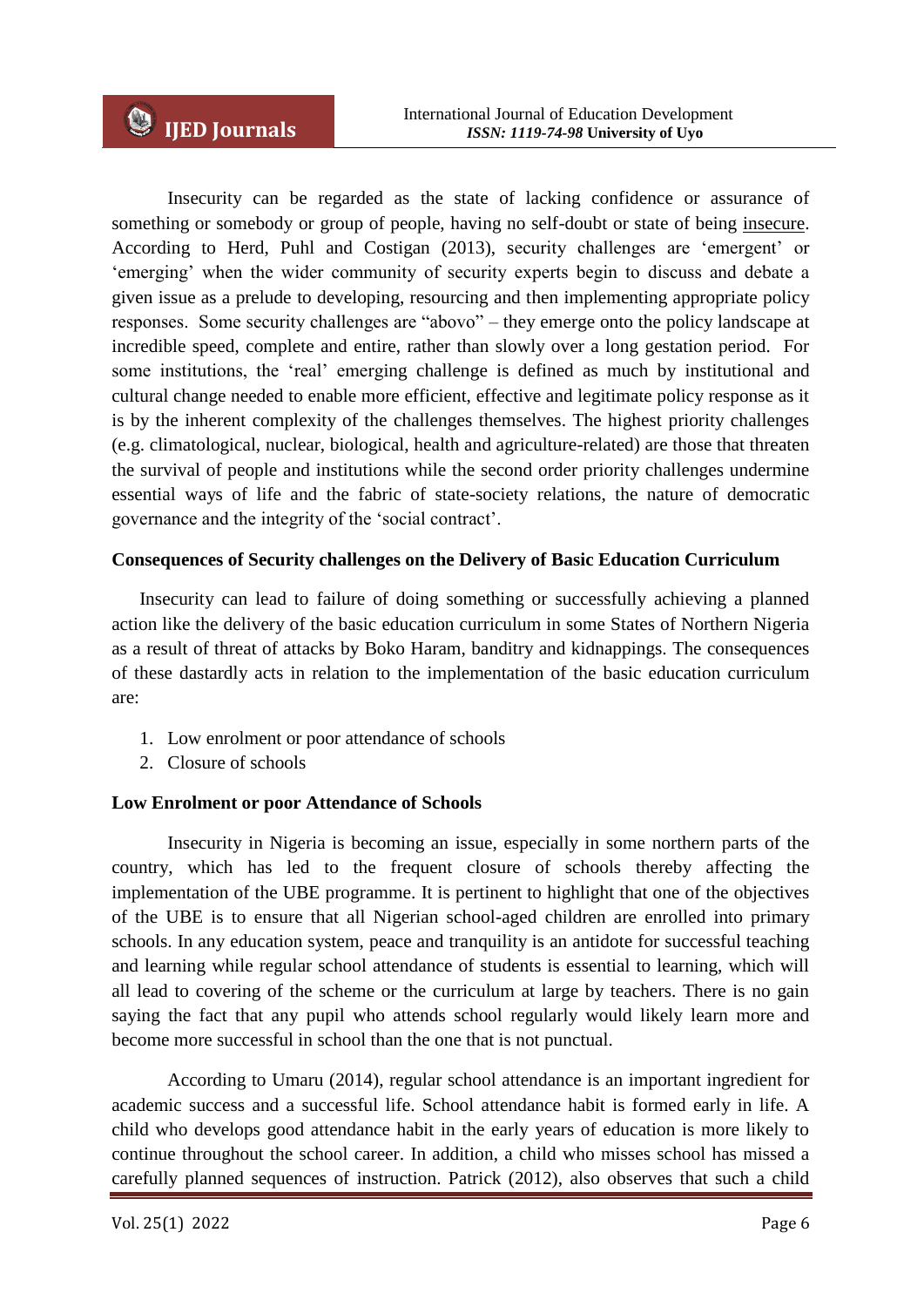misses active learning experiences and class participation, the opportunity to ask questions and is more likely to fall behind and drop out of the school. Umaru in citing Fafunwa who urged that in the early 1980s that dropping out of school was one of the most serious problems that had continued to bedevil the Nigerian educational system from the colonial administration up to independence in 1960 and even beyond.

The issue of general insecurity in some parts of northern Nigeria has compelled school children to drop out of school. As such, parents should not be blamed when children are not enrolled or stop attending schools since the situation is beyond their control and no parent would like to see his child killed or injured or even kidnapped for ransom in the quest for knowledge. Although different organizations and governments have advanced a variety of definitions of human security, constant attacks have made it even harder for teachers and other stakeholders to persuade parents to allow their children stay at school.

According to Umaru (2014), the level of school attendance from the registers in schools under the crisis situation in Damaturu metropolis revealed that the highest school attendance of pupils in all the schools was 29.26% in Damaturu International School with males accounting for 49.33% while the females was 50.66%. At Sani Daura Primary School the recorded attendance was as low as 5.57% with males accounting for 69.56% and the females was 30.43%. On the other hand, Model Primary School and Nayi-Nawa Primary School recorded zero attendance of pupils after the Boko Haram attack. The general attendance of female pupils appeared to be low when compared to that of male pupils, which implied that the state of insecurity had significant effect on the schools resulting to low attendance of students in all the schools in Damaturu Metropolis.

According to Ojukwu (2017), a conducive environment enhances growth and development. Students feel happy in a peaceful and friendly environment. It is observed that where cases of insecurity are recorded, such as the activities of Boko Haram, kidnappings and banditry, the death of children and or their parents is also a factor that would affect basic education programme due to poor enrolment or dropout by children of school age. Challenges like armed robbery, bombings, rape, and killings amongst others, which have become regular occurrences and have characterized life in Nigeria, especially in some States of Northern Nigeria have led to poor enrolment or attendance to school.

Eseibo UNICEF (2013), urged that even though primary education is officially free and compulsory, about 10.5 million of the country"s children aged 5-14 years are not in school. Only 61% of children aged 6-11 years regularly attend primary schools and only 35.6% of children aged 36-59 months receive early childhood education. In the northern part of the country, the picture was even bleaker, with a net attendance rate of 53%. He added that gender, including geography and poverty are important factors in the pattern of educational marginalization. States in the North-east and North-west have female primary net attendance rates of 47.7% and 47.3% respectively, meaning that more than half of the girls were not in school. The education deprivation in northern Nigeria is driven by various factors, including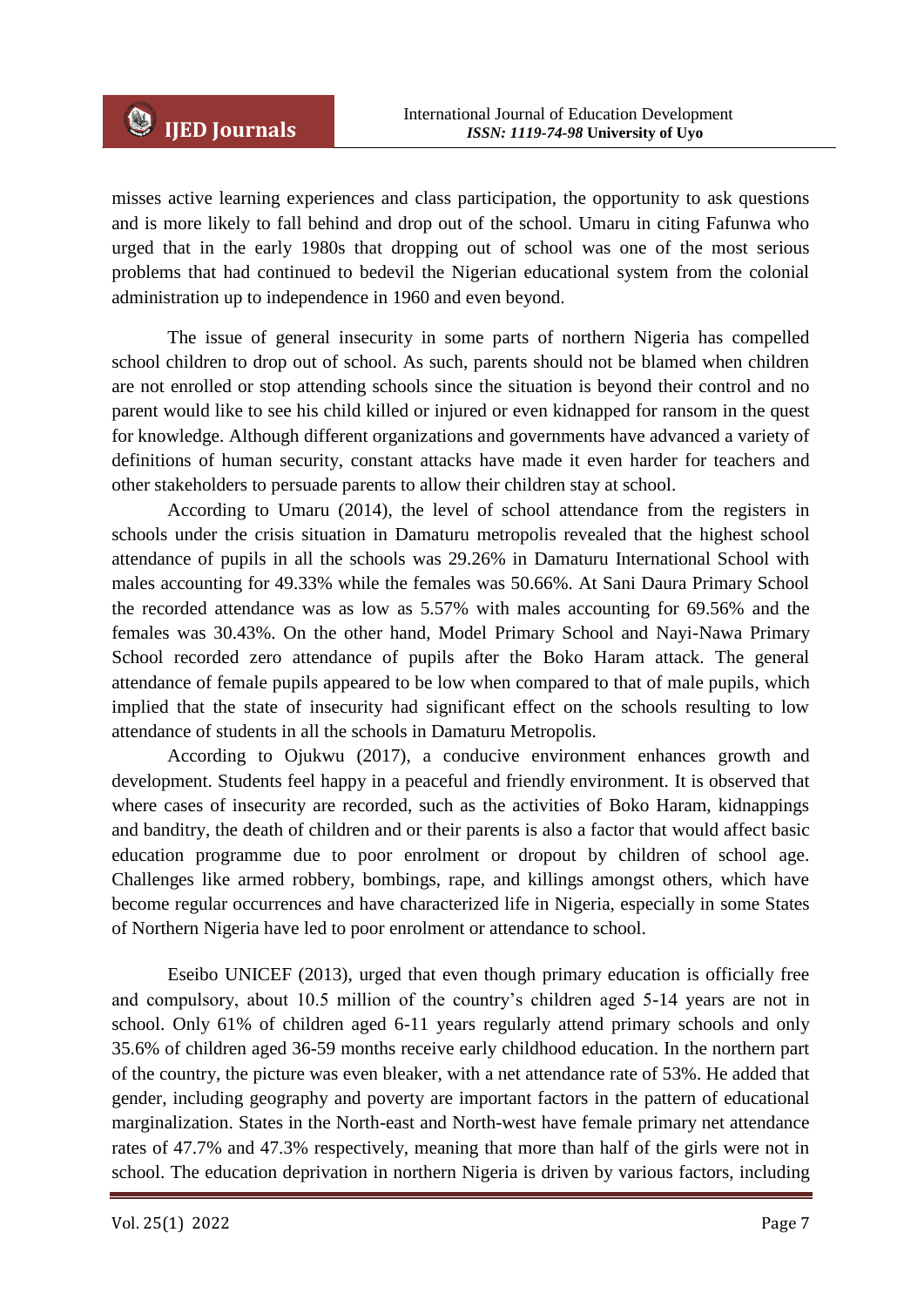economic barriers and socio-cultural norms and practices that discourage attendance in formal education, especially for girls. According to Lehr (2014), the noble goals of education can never be achieved in a vacuum. They would be achieved in a conducive and peaceful school environment. If there is a feeling of insecurity within and outside the school environment, both students and teachers are likely to be deterred and this may inhibit academic performance of the students.

## **Closure of Schools**

As a result of increase in the rate of banditry and kidnappings for ransom, some States in northern Nigeria have partially or completely closed down their schools, with the boarding ones being the worst hit. This measure has no doubt, significantly affected the implementation of the UBE plan. According to Owonikoko (2021), there are over 13.5 million out-of-school children in Nigerian today and about 80% of them are in the northern part of Nigeria. Moreover, according to available data, 30% of pupils drop out of primary school and only 54% of pupils transit to junior secondary schools. While these figures are attributable to extreme poverty, child labour, and early marriage in girls, current insecurity however, takes the lion share. He added that about 800 secondary school and university students have been kidnapped in coordinated attacks by terrorists and bandits. Similarly, with the closure of the schools due to security challenges and the poverty ravaging the core north, these students have become ready targets for recruitment by the terrorists. Consequently, the risk of schooling today in some States of northern Nigeria is death. Where going to school could be compared to charging into battle amid a swarm of bullets, what chances do the average Nigerian child have to a better education? That is why some parents now prefer sending their children (boys and girls) to hawk on the streets or even choose early marriage for the girls rather than send them to school.

Akinkuotu (2021), highlighted that according to figures collated from several reports, at least 768 students have been abducted by bandits within a space of 78 days. The figure includes 344 school children of Government Science Secondary School, Kankara, kidnapped on December 11, 2020 and 80 pupils of Islamiyya School, Mahuta all in Katsina State who were abducted on December 20, 2020. Others are 27 boys at Government College, Kagara, Niger State, kidnapped on February 17, 2021; and 317 girls of Government Girls Secondary School, Jangebe in Zamfara State. In addition, apart from these abductions, 112 girls kidnapped from Chibok, in Borno State in 2014 and one other girl (Leah Sharibu) from Dapchi in Yobe State are still in Boko Haram captivity.

Umaru continued that Zamfara State is the most affected in terms of the closure with all its boarding schools shut till further notice in response to the abductions while Kaduna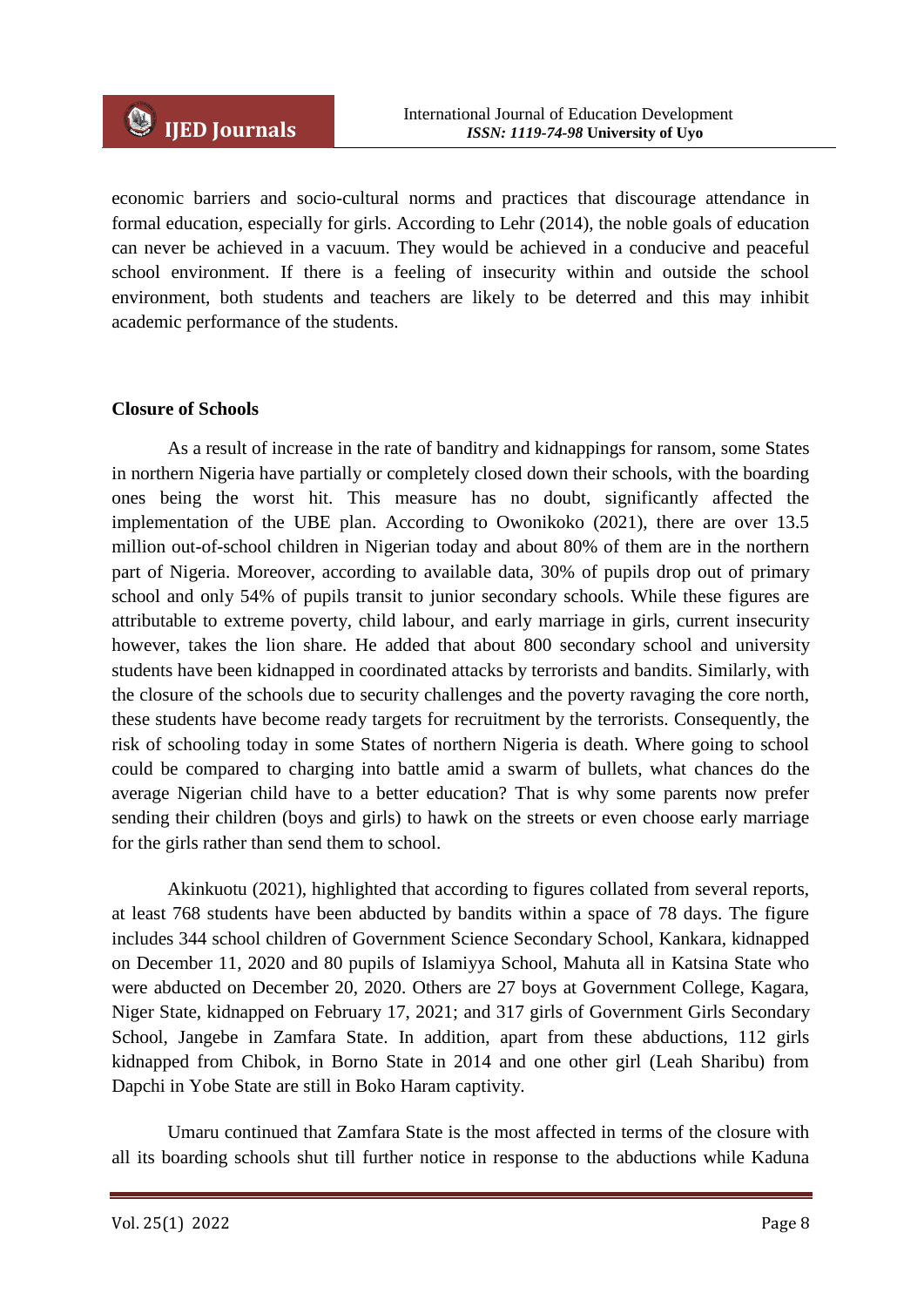State is yet to reopen its schools. Similarly, as a precautionary measure, Kano State Government ordered that 10 schools plus 5 health training institutions located on the outskirts be closed. Moreover, Yobe State government ordered boarding school students to go home amidst fear of a Boko Haram attack, exempting only SS3 students. There is no gain saying the fact that as part of measures to tackle the security challenges, schools in Niger, Katsina, Jigawa and Sokoto States have also been either partially or totally closed. With the measures taken, many parents in the Northern Nigeria who beat all odds to send their children to school are perhaps, left to rue their choice and rethink their decision due to the worsening insecurity situation in the region, which is manifesting in the increasing cases of abduction of school children in recent times. Although the affected State governments regretted the decisions taken, they believed it was the most sensible thing to do for now pending improvement in the security situation.

## **Conclusion**

Security challenges ranging from Boko Haram activities, banditry and kidnappings for ransom have undoubtedly affected basic education curriculum delivery in some States of northern Nigeria. Due to the insecurity situation, schools have either been partially or completely closed, which has led to non-completion of curriculum delivery at the early childhood education, primary and junior secondary school levels thereby aggravating the school-aged children drop out problem not only in the affected States but nationally. It is paramount to stress that non-complete delivery of the curriculum is bound to affect the realization of its goals and objectives at whatever level of education, and in this instance, may negate the UBE programme in the long term. Although Governments of the affected States have tried to justify the decisions they took, yet stakeholders viewed the developments as not a cheering news to the northern region and the education sector in general, considering that schools were not long ago reopened after several months of closure due to the Covid-19 pandemic. In a nutshell, the closure of schools in the affected States may put the academic dreams of many school children in jeopardy unless concrete steps are taken to redress the situation.

## **Suggestions**

The paper offers the following suggestions:

- 1. Government should continue to deploy its resources in the areas affected by the security challenges in order to overcome the acts of banditry, kidnapping and Boko Haram activities that have curtailed the delivery of basic education curriculum in those areas.
- 2. Government should continue to make concerted and realistic efforts towards reducing poverty and unemployment levels- factors that could have contributed immensely to the security challenges being faced by the nation.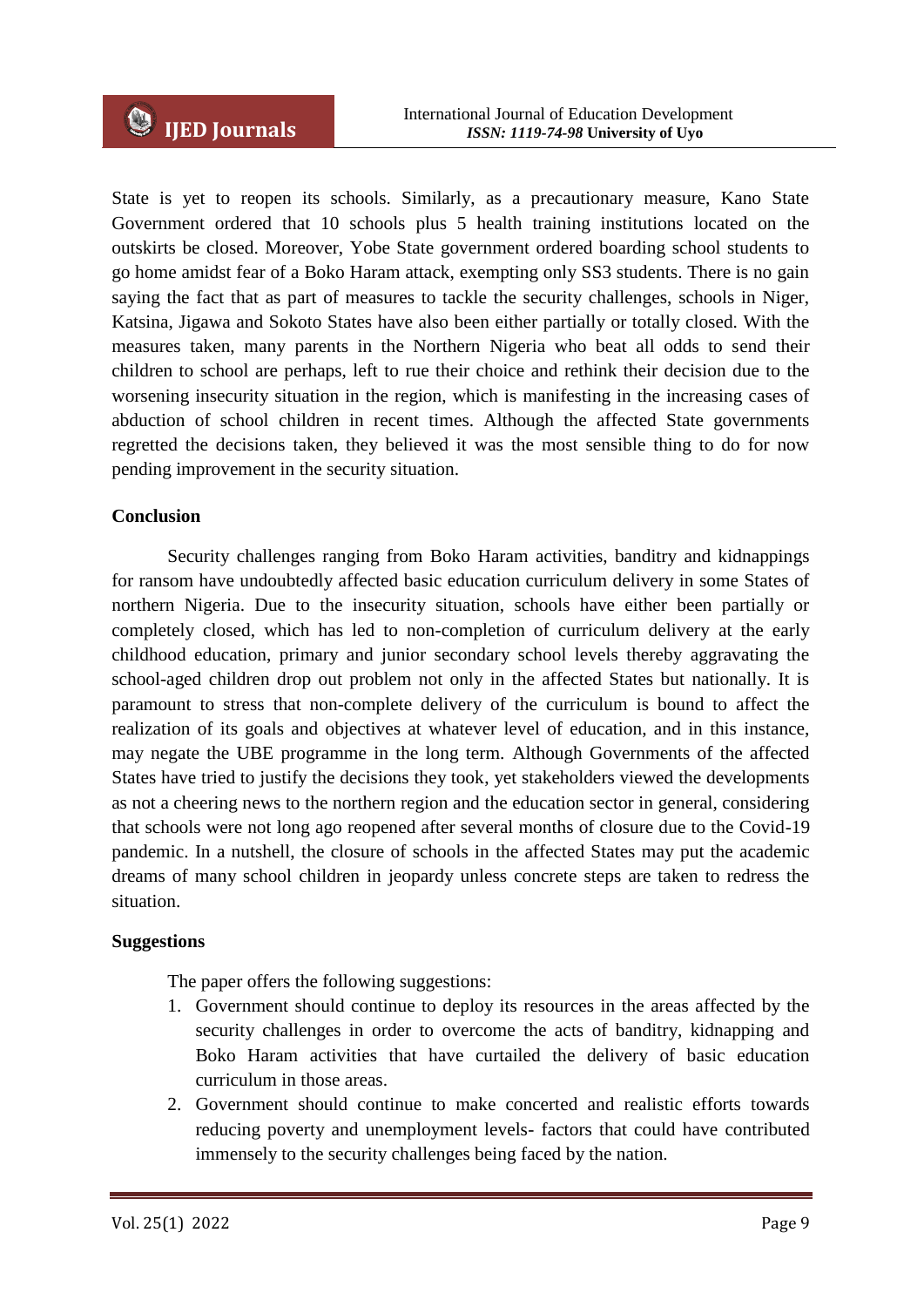- 3. Government should make schools" environment more secure and at the same time give priority attention to the introduction of e-learning at all levels to facilitate unhindered teaching and learning.
- 4. Communities should complement Government efforts in tackling the security challenges by not supporting or collaborating with any person or group deemed as security threat and at the same time reporting such person or group to the relevant agencies for prompt action.

## **References**

- Abdullahi U., Terhamba G. A. (2014). Effects of Insecurity on Primary School Attendance in Damaturu Metropolis Yobe State, Nigeria. Retrieved 31<sup>st</sup> August, 2021 from *https://incidr.org/jres-vol5not-apri/2014/ Effects*
- Akinkuotu E. (2021). Seven Northern States Shut Schools Over Rising Banditry Abduction. Retrieved  $28<sup>th</sup>$  August, 2021 from

*https://punching.com/seven\_northern\_states\_shot\_schools\_over\_risingbunditry\_abductions/*

Aliyu T. (2021). Nigeria's Security Crises – Five Different Threats. Retrieved 24<sup>th</sup> August, 2021 from *www.bbc.com/News/world-africa-57860993*

Asadu C. (2021). Gunmen Kinap 73 Students in Larest Attack on Nigeria School. Retrieve  $8^{\rm th}$ 

 September, 2021 from *apnews.com/ article/Africa-education-nigeria- 9408a6c2d1895d1a465cc Journal of Research in Education and Society, Volume 5, Number 1, April 2014 32 ISSN: 2141-6753*

- Cambridge Dictionary (2021). Security. Retrived 1<sup>st</sup> September, 2021 From *https://dictionary.cambridge.org/dictionary/english/security*
- Collins English Dictionary (2021). Security. Retrieved 2nd September, 2021 from *https://www.Collinsdictionary.com>dictionary>security*
- Dasuki S. C. (2013). Nigeria Security Challenges; They Way Forward. Retrieved  $25<sup>th</sup>$ August, 2021fromfrom*https://www.glovalacademicgroup.com/journals/the instruction/KPEE.pdf*